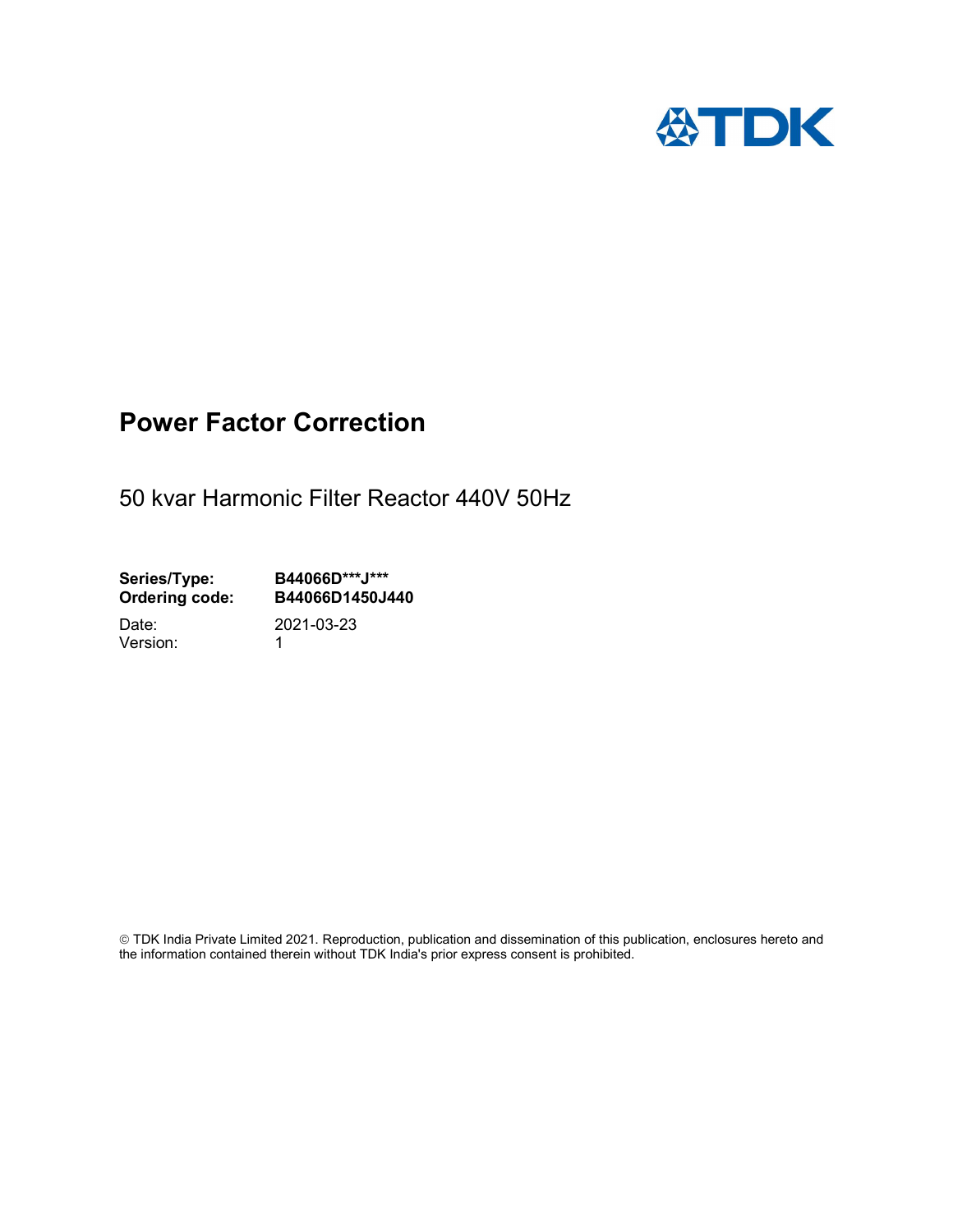# TDK

#### Power Factor Correction and B44066D1450J440

### 50 kvar Harmonic Filter Reactor 440V 50Hz<br>B44066D\*\*\*J\*\*\*

#### **Characteristics**

- $\blacksquare$  Highest linearity
- Temperature control via micro switch in inner coil
- $\blacksquare$  Highest life time by high quality materials
- **Low** losses
- $\blacksquare$  High overloading capability
- Safety device, temperature micro switch
- Copper winding
- **Low noise**

Technical data

| IN CASE OF CONTACTOR<br><b>Sing</b><br>$22 - 24$<br>٠<br>$\bullet$<br>oo-<br>-<br>ш<br>٠<br><b>River</b><br>caracters a | <b>COLOR SHOWS COMME CTION</b><br><b>B-CASE OF PSW</b><br><b>Parties</b><br>$\frac{1}{2}$<br><b>COL</b><br>$\begin{picture}(20,20) \put(0,0){\line(1,0){10}} \put(15,0){\line(1,0){10}} \put(15,0){\line(1,0){10}} \put(15,0){\line(1,0){10}} \put(15,0){\line(1,0){10}} \put(15,0){\line(1,0){10}} \put(15,0){\line(1,0){10}} \put(15,0){\line(1,0){10}} \put(15,0){\line(1,0){10}} \put(15,0){\line(1,0){10}} \put(15,0){\line(1,0){10}} \put(15,0){\line(1$<br>co-<br><b>String</b><br><b>Company</b> |  |
|-------------------------------------------------------------------------------------------------------------------------|----------------------------------------------------------------------------------------------------------------------------------------------------------------------------------------------------------------------------------------------------------------------------------------------------------------------------------------------------------------------------------------------------------------------------------------------------------------------------------------------------------|--|
| <b>A FORDAY OF SHAPPING</b><br><b>COLLECTION</b>                                                                        | <b>My Show se</b>                                                                                                                                                                                                                                                                                                                                                                                                                                                                                        |  |
|                                                                                                                         |                                                                                                                                                                                                                                                                                                                                                                                                                                                                                                          |  |
|                                                                                                                         |                                                                                                                                                                                                                                                                                                                                                                                                                                                                                                          |  |
|                                                                                                                         |                                                                                                                                                                                                                                                                                                                                                                                                                                                                                                          |  |

 $\sqrt{2}$ 

| De-tuning factor p                              | 14             | %           |
|-------------------------------------------------|----------------|-------------|
| Effective filter output $Q_C$                   | 50             | kvar        |
| Rated voltage $V_R$ <sup>1)</sup>               | 440            | $\vee$      |
| Rated frequency f                               | 50             | Hz          |
| Ambient temperature / Insulation class          | 40 / H         | $^{\circ}C$ |
| Capacitance C delta (tot.)                      | 706.99         | μF          |
| Inductivity L                                   | $3 \cdot 2.00$ | mH          |
| Fundamental current 11 <sup>3)</sup>            | 69.55          | A           |
| Linear up to $4$ )                              | 93.82          | A           |
| Effective current $IRMS$ <sup>2)</sup>          | 70.07          | A           |
| Rated harmonic voltages (3rd/5th/7th/11th/13th) | 0.5/6/5/3.5/3  | $\%$        |
| Temperature protection (NC)                     | yes            |             |
| Total losses $P_D$                              | 330            | W           |
| Total weight                                    | 42             | kg          |

<sup>1)</sup> Voltage rise up to 106% of rated voltage is considered in current  $I_{\text{eff}}$ .

<sup>2)</sup>  $I_{eff} = \sqrt{(I_1^2 + I_3^2 + ... I_x^2)}$ 

<sup>3)</sup>  $11 = 1.06$   $\cdot$   $I_R$  ( $I_R$  = Capacitor current 50Hz)

<sup>4)</sup> Linear current =  $1.43$   $\cdot$  I<sub>R</sub> (I<sub>R</sub> = Capacitor current 50Hz)

#### **Connection**

| Line                | l 1U1-1V1-1W1 |
|---------------------|---------------|
| Capacitors          | l 1U2-1V2-1W2 |
| Temperature control | ' - 4         |

#### Reference standard IEC60076-6

CAP FILM ES PFC PM 2021-03-23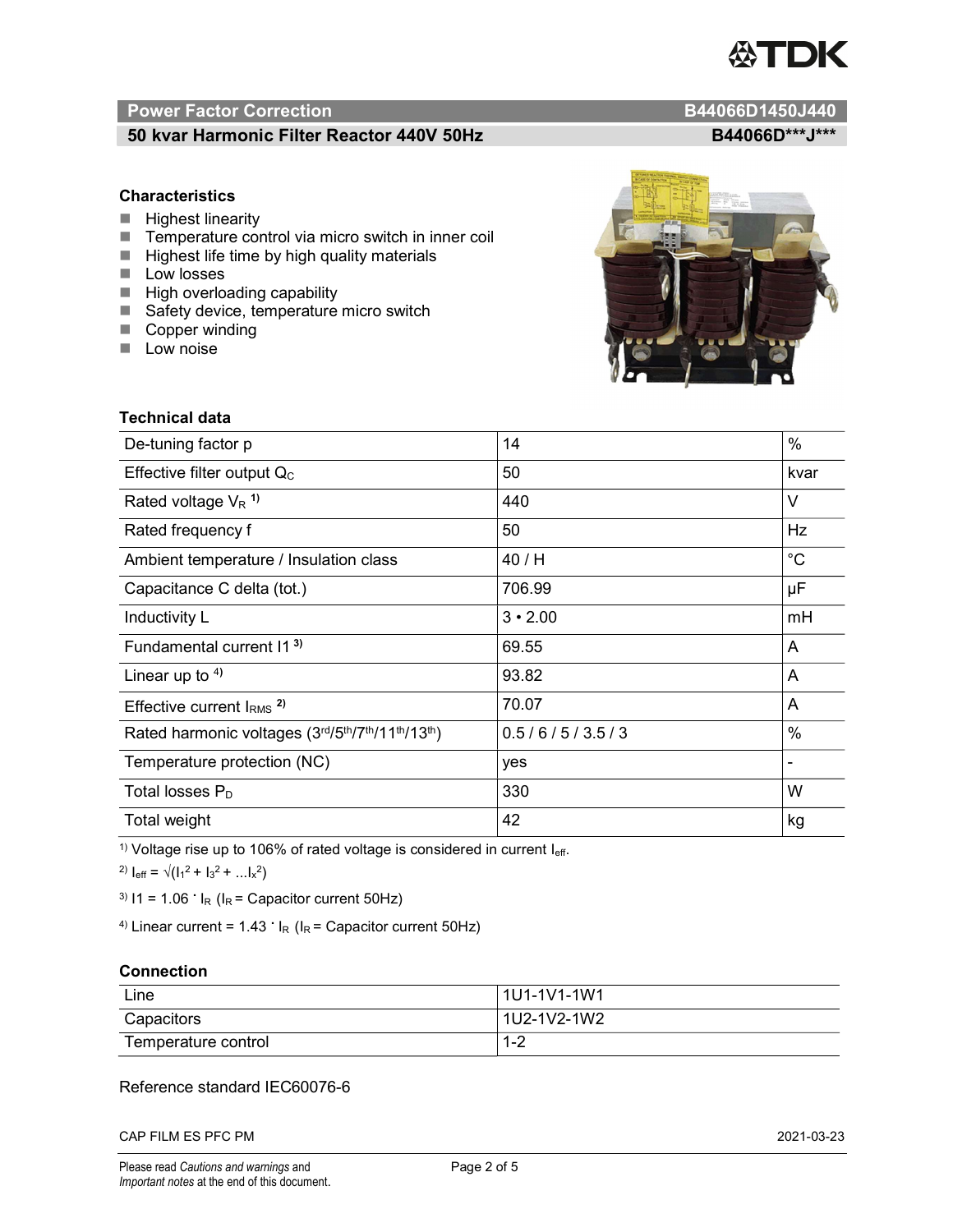

#### Power Factor Correction and B44066D1450J440

#### 50 kvar Harmonic Filter Reactor 440V 50Hz B44066D\*\*\*J\*\*\*

#### Dimensional drawings



#### **Dimensions**

| L/mm  | 310       | b/mm  | 150       |
|-------|-----------|-------|-----------|
| H/mm  | 270       | e/mm  | $120 + 5$ |
| W/mm  | $204 + 5$ | d1/mm | 10.8      |
| 11/mm | 265       | d2/mm | 15.5      |
| 12/mm | 265       | A     | 175       |
| n1/mm | 150       | B     | 132       |
| n2/mm | 135±3     | Ø     | 8.5       |

#### Cautions and warnings

- Do not install the reactor in case of any visible damages.
- $\blacksquare$  Installation must be done by skilled personnel only.
- Do not use or store harmonic filter reactors in corrosive atmosphere, especially where chloride gas, sulphide gas, acid, alkali, salt or similar substances are present.
- $\Box$  Do not touch the device during operation: all electrically active parts of this equipment such as windings, electronic components, leads, fuses and terminals carry a dangerous voltage which can lead to burns or electric shock.
- Covers which protect these electrically active parts from being touched must not be opened or removed during operation.
- Before any assembly or maintenance work is started, all installations and equipment must be disconnected from the power source.
- Noncompliance with these instructions may lead to death, serious injury or major damage to equipment.

FAILURE TO FOLLOW CAUTIONS MAY RESULT, WORST CASE, IN PREMATURE FAILURES OR PHYSICAL INJURY.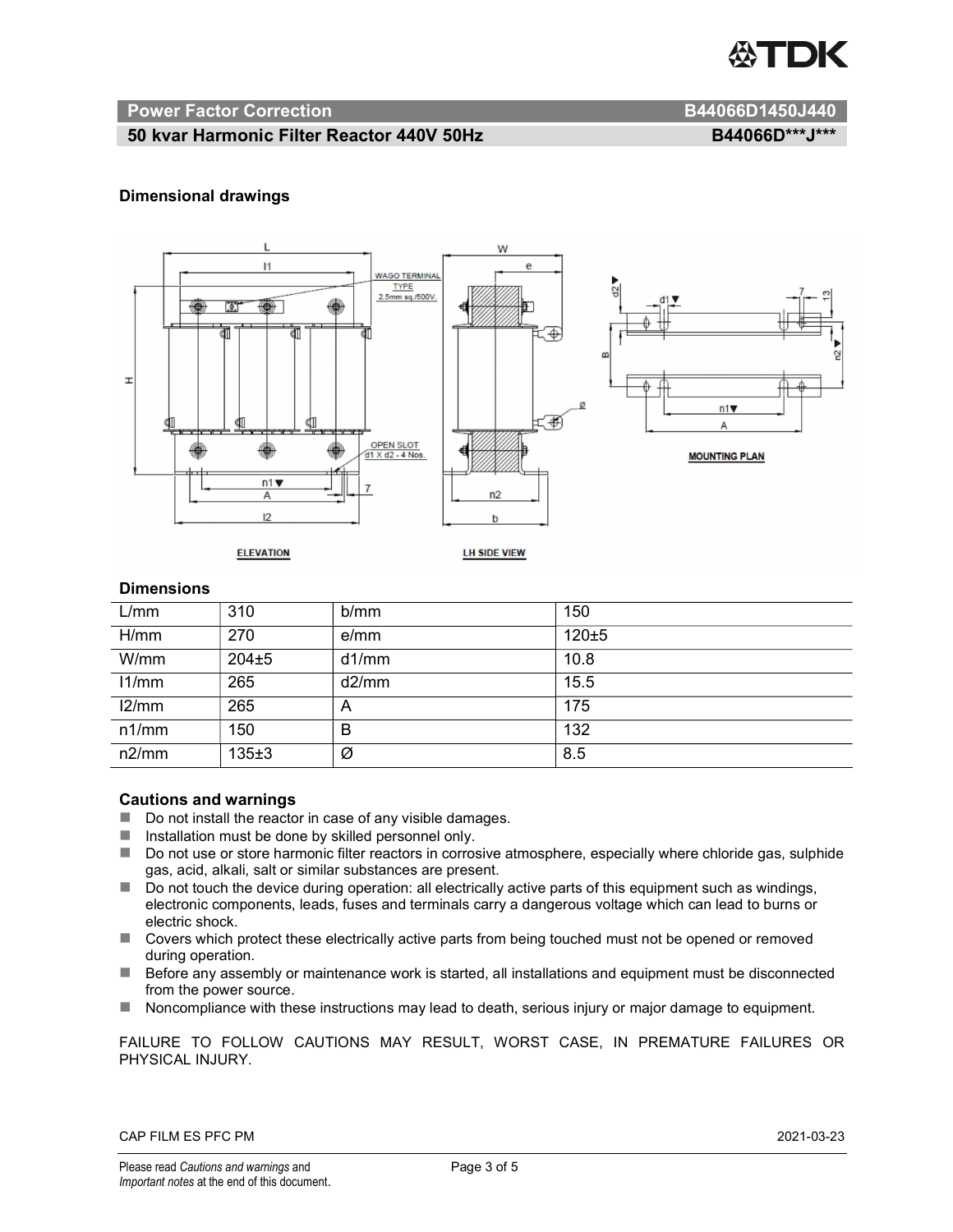

#### Power Factor Correction **B44066D1450J440**

#### 50 kvar Harmonic Filter Reactor 440V 50Hz B44066D\*\*\*J\*\*\*

The following applies to all products named in this publication:

- 1. Some parts of this publication contain statements about the suitability of our products for certain areas of application. These statements are based on our knowledge of typical requirements that are often placed on our products in the areas of application concerned. We nevertheless expressly point out that such statements cannot be regarded as binding statements about the suitability of our products for a particular customer application. As a rule we are either unfamiliar with individual customer applications or less familiar with them than the customers themselves. For these reasons, it is always ultimately incumbent on the customer to check and decide whether a product with the properties described in the product specification is suitable for use in a particular customer application.
- 2. We also point out that in individual cases, a malfunction of electronic components or failure before the end of their usual service life cannot be completely ruled out in the current state of the art, even if they are operated as specified. In customer applications requiring a very high level of operational safety and especially in customer applications in which the malfunction or failure of an electronic component could endanger human life or health (e.g. in accident prevention or life-saving systems), it must therefore be ensured by means of suitable design of the customer application or other action taken by the customer (e.g. installation of protective circuitry or redundancy) that no injury or damage is sustained by third parties in the event of malfunction or failure of an electronic component.
- 3. The warnings, cautions and product-specific notes must be observed.
- 4. In order to satisfy certain technical requirements, some of the products described in this publication may contain substances subject to restrictions in certain jurisdictions (e.g. because they are classed as hazardous). Useful information on this will be found in our Material Data Sheets on the Internet (www.tdk-electronics.tdk.com/material). Should you have any more detailed questions, please contact our sales offices.
- 5. We constantly strive to improve our products. Consequently, the products described in this publication may change from time to time. The same is true of the corresponding product specifications. Please check therefore to what extent product descriptions and specifications contained in this publication are still applicable before or when you place an order.

We also reserve the right to discontinue production and delivery of products. Consequently, we cannot guarantee that all products named in this publication will always be available. The aforementioned does not apply in the case of individual agreements deviating from the foregoing for customer-specific products.

- 6. Unless otherwise agreed in individual contracts, all orders are subject to our General Terms and Conditions of Supply.
- 7. Our manufacturing sites serving the automotive business apply the IATF 16949 standard. The IATF certifications confirm our compliance with requirements regarding the quality management system in the automotive industry. Referring to customer requirements and customer specific requirements ("CSR") TDK always has and will continue to have the policy of respecting individual agreements. Even if IATF 16949 may appear to support the acceptance of unilateral requirements, we hereby like to emphasize that only requirements mutually agreed upon can and will be implemented in our Quality Management System. For clarification purposes we like to point out that obligations from IATF 16949 shall only become legally binding if individually agreed upon.